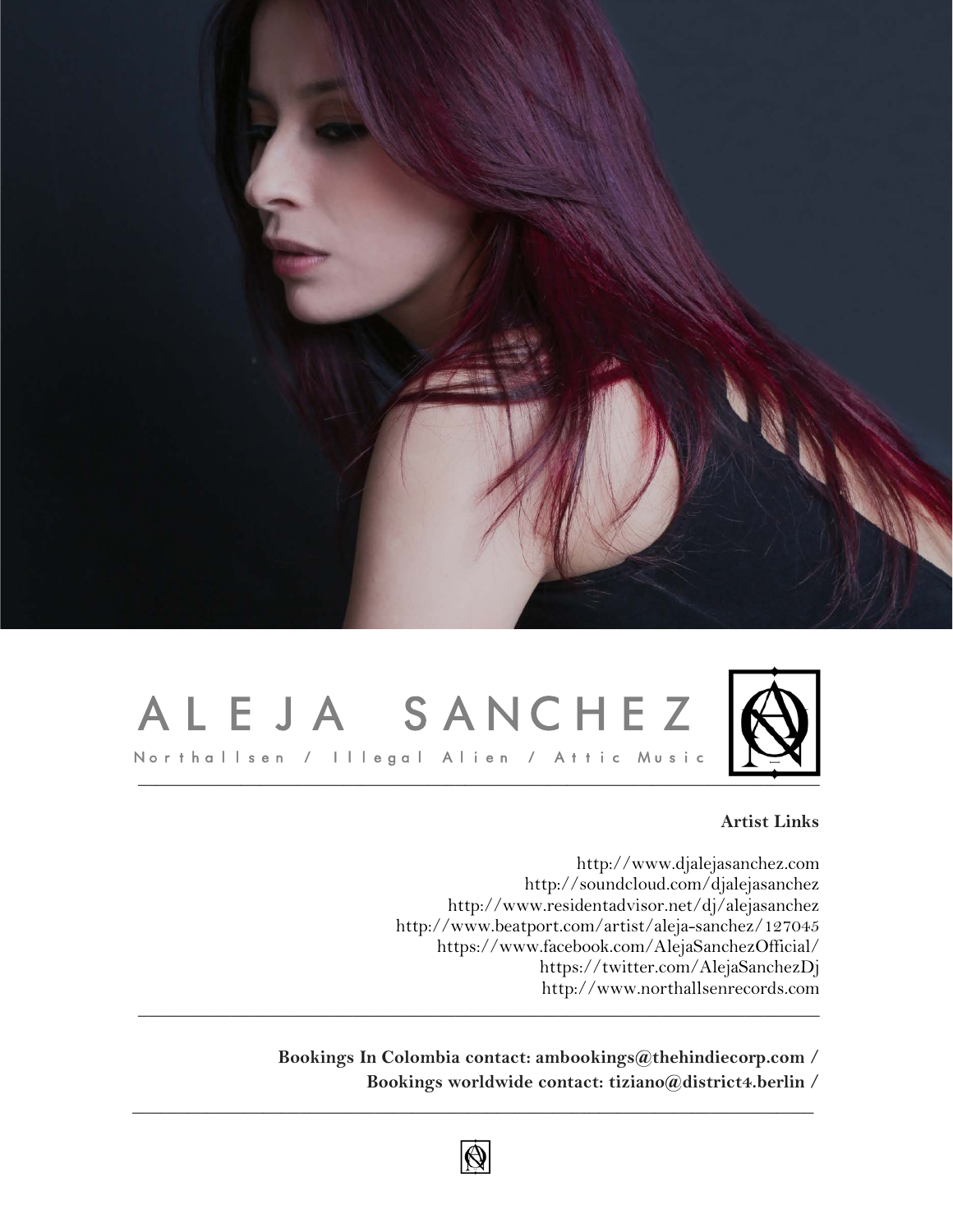# ALEJA SANCHEZ



Born in Bogota, Colombia, Aleja Sanchez has been active in the techno scene since 2007. A mental and deep but forceful sound combined with a natural penchant for experimental and diverse soundscapes with raw lines have laid the foundations for her to develop a highly unique musical voice into the International techno circuit.

This aesthetic applies to her DJ sets and explains why she has been invited to direct the booths in places like Tresor.Berlin (Germany), Stardust (Spain), Razzmatazz (Spain), Perpetum (Czech Republic), Flex (Austria), Sound Department (Italy), Liquid Club (Malta), Dissident (Russia), Khidi (Georgia) among others.

In 2018, Aleja Sanchez was invited for Boiler Room to be part of the famous streaming in it first version in Medellin, Colombia. In the same year was invited to participate as panelist in Bogotá 24/7, event organized by Resident Advisor in seven cities around the world.

As producer, Aleja Sanchez is not only a regular contributor to Nachtstrom Schallplatten, Planet Rhythm and Ovunqve but also a fundamental piece of Illegal Alien Records and the label head of Northallsen records. With an experimental hypnotic and fused techno and a gentle and melancholic ambient current she reveals her stylized and unique sound.

Deepness, quality and versatility are characteristics of Aleja Sanchez who always strives to create a unique dialogue between the environment, techno and experimental electronics, carefully curated and skillfully organized in a unique and sonorous landscape both in the studio and behind the decks.

**\_\_\_\_\_\_\_\_\_\_\_\_\_\_\_\_\_\_\_\_\_\_\_\_\_\_\_\_\_\_\_\_\_\_\_\_\_\_\_\_\_\_\_\_\_\_\_\_\_\_\_\_\_\_\_\_\_\_\_\_\_\_\_\_**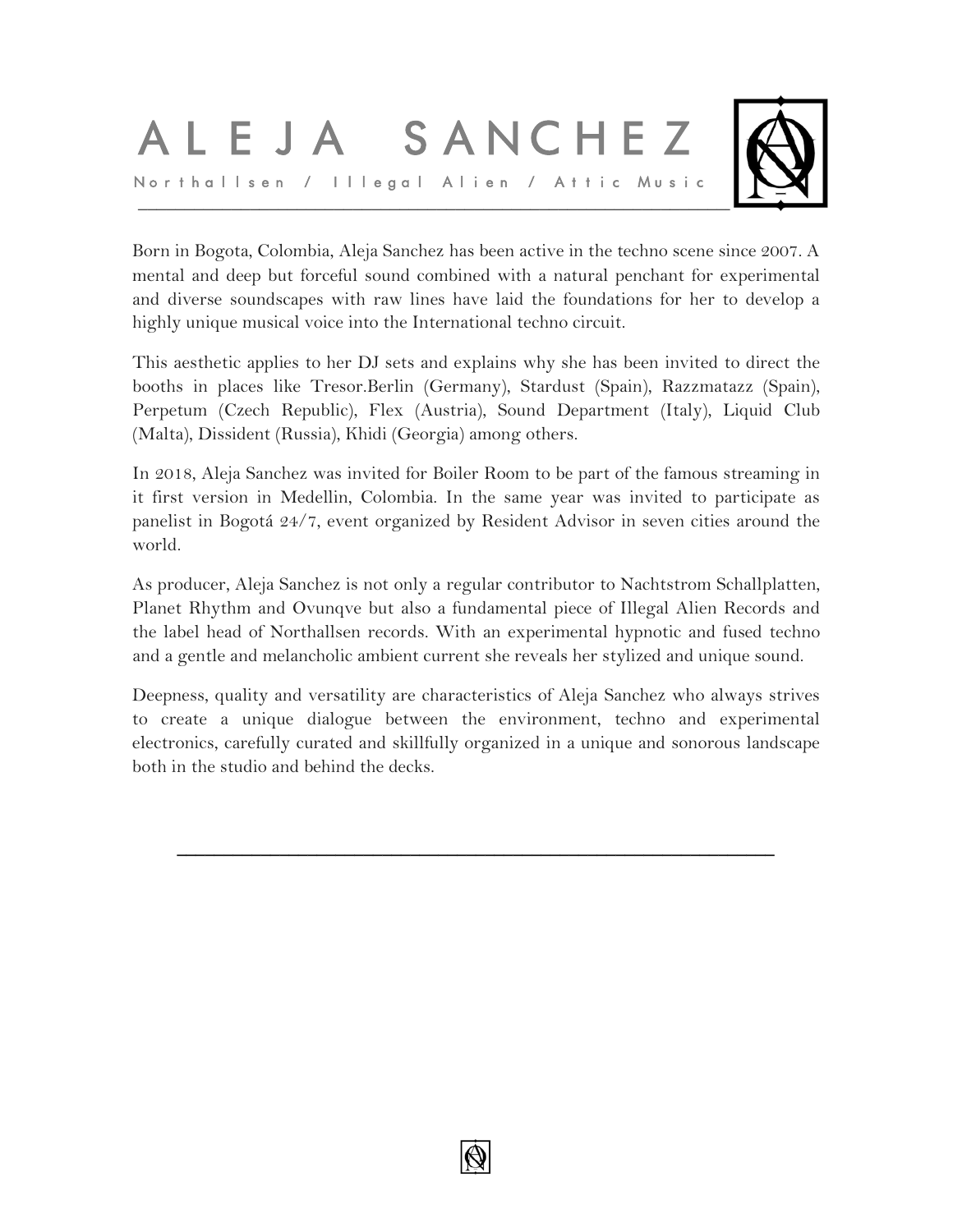## ALEJA SANCHEZ Northallsen / Illegal Alien / Attic Music



Nacida en Bogotá, Colombia, Aleja Sánchez ha estado activa en la escena techno desde 2007. Un sonido mental, profundo pero a la vez contundente, combinado con una inclinación natural por paisajes sonoros experimentales y diversos con líneas crudas han sentado las bases para que Aleja Sánchez desarrolle un voz musical única dentro del circuito Techno internacional.

Esta estética se traslada a sus DJ sets, y explica por qué ha sido invitada a dirigir las cabinas de lugares como Tresor.Berlin (Alemania), Stardust (España), Razzmatazz (España), Perpetum (República Checa), Flex (Austria), Sound Department (Italia), Liquid Club (Malta), Dissident (Russia), Khidi (Georgia) entre otros.

En 2018, Aleja Sánchez es invitada por Boiler Room para ser parte del famoso streaming en su primera versión en la ciudad de Medellin, Colombia. En el mismo años es invitada a participar como panelista en Bogotá 24/7, evento organizado por Resident Advisor en siete ciudades al rededor del mundo.

Como productora, Aleja Sánchez es la cabeza de Northallsen Records, pieza fundamental de Illegal Alien Records y colaboradora habitual de Nachtstrom Schallplatten, Planet Rhythm, y Ovunqve, por nombrar algunas etiquetas. Con un techno experimental hipnótico y fusionado, con una corriente ambiental suave y melancólica, Aleja Sánchez revela su sonido estilizado y único.

Profundidad, calidad y versatilidad son características detrás de Aleja Sánchez, quien tanto en el estudio como detrás de las cubiertas, se esfuerza por crear un diálogo único entre el medio ambiente, el techno y la electrónica experimental, cuidadosamente curada y hábilmente organizada en un paisaje sonoro excepcional.

**\_\_\_\_\_\_\_\_\_\_\_\_\_\_\_\_\_\_\_\_\_\_\_\_\_\_\_\_\_\_\_\_\_\_\_\_\_\_\_\_\_\_\_\_\_\_\_\_\_\_\_\_\_\_\_\_\_\_\_\_\_\_\_**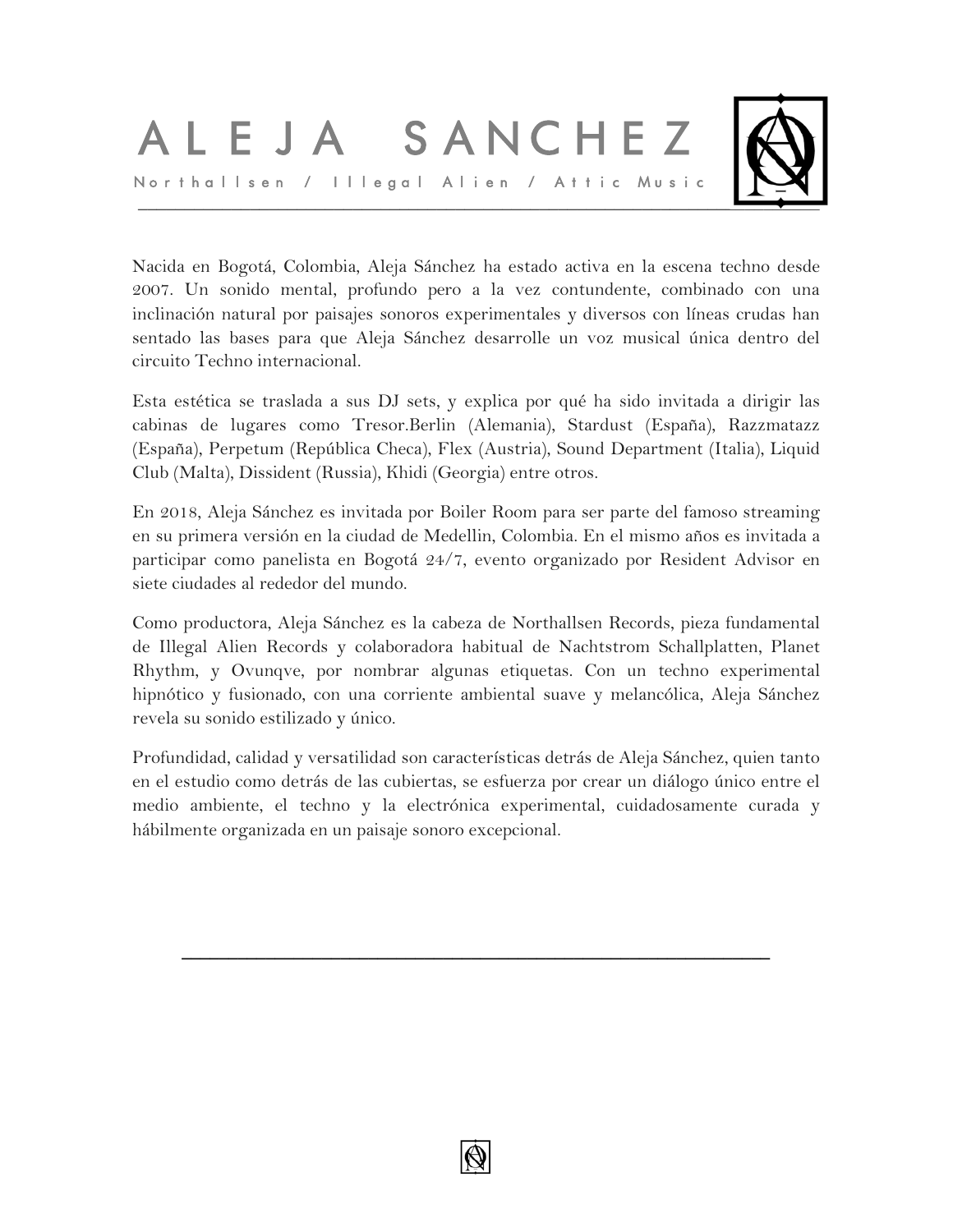## ALEJA SANCHEZ Northallsen / Illegal Alien / Attic Music



## **Aleja Sanchez Discography**

2016. Illegal Alien /IAR159/Cronology of Madness 2016. Illegal Alien LTD /IARLTD004/Remixes Sampler 2016. Nachtstrom Schallplatten /NTS125/ Les Trois Conditions 2017. Northallsen Records/NTS001/Moths 2017. Evod/EVODLTD006/Trasposizioni /Various Artists 2017. Nachtstrom Schallplatten/NST143/Ether 2017. Sleaze Records/SLEAZECOMP010/Sleaze Compilation /Various Artists 2017. Illegal Alien/IAR193/In Front of Falsehood 2017. Warok Music/WRK012/Warok Music Anniversary/Various Artists 2017. Northallsen Records/NTSUN001/ Universa Natura vol. I/Various Artists 2017. Nachtstrom Schallplatten/NTS154/Rust In Peace/Various Artists 2017. Northallsen Records/NTS016/Ephemeral Visions 2018. Illegal Alien/IAR209/Horizons 2018. Illegal Alien LTD/IARLTDX001/Illegal Alien X Years Vol. I/Various Artists 2018. Northallsen Records/NTSUN002 Universa Natura vol. II/Various Artists 2018. Illegal Alien LTD/IARLTD008/The Acheron Passage 2018. Northallsen Records/NTSPE001 Principia Estructurale vol. I/Various Artists 2018. Ovunqve/OVQVA003/Deepwater Compilation Vol. III/Various Artists 2018. Northallsen Records/NTSUN003/Universa Natura vol. III/Various Artists 2018. Northallsen Records/NTS029/Svarog - Cybertron (Aleja Sanchex Remix) 2018. Illegal Alien/IAR223 /Norbak - Contruct (Aleja Sanchez Remix) 2018. Northallsen Records/NTS031/Factum 2018. Persistence/PERSTRMX001/ManuelDiMartino – Cold as Steel (AlejaSanchez Remix) 2018. Illegal Alien/IAR228 /Digit - Boson de Gauge (Aleja Sanchez Remix) 2018. Android Muziq/ANDROIDREC016/AlejaSanchez & DorianGray - The Sun Alliance 2018. Materia/Materia019/Marco Bailey - Blue floor (Aleja Sanchez Remix) 2018. Attic Music/ATTICETERNAL02/ Eternal 2 (10th anniversary)/Various Artists 2018. Northallsen Records/NTSLTD001/Signums de Caelo

Important

Use the following labels for promoting to Aleja Sanchez

### NORTHALLSEN | ILLEGAL ALIEN | ATTIC

\_\_\_\_\_\_\_\_\_\_\_\_\_\_\_\_\_\_\_\_\_\_\_\_\_\_\_\_\_\_\_\_\_\_\_\_\_\_\_\_\_\_\_\_\_\_\_\_\_\_\_\_\_\_\_\_\_\_\_\_\_\_\_

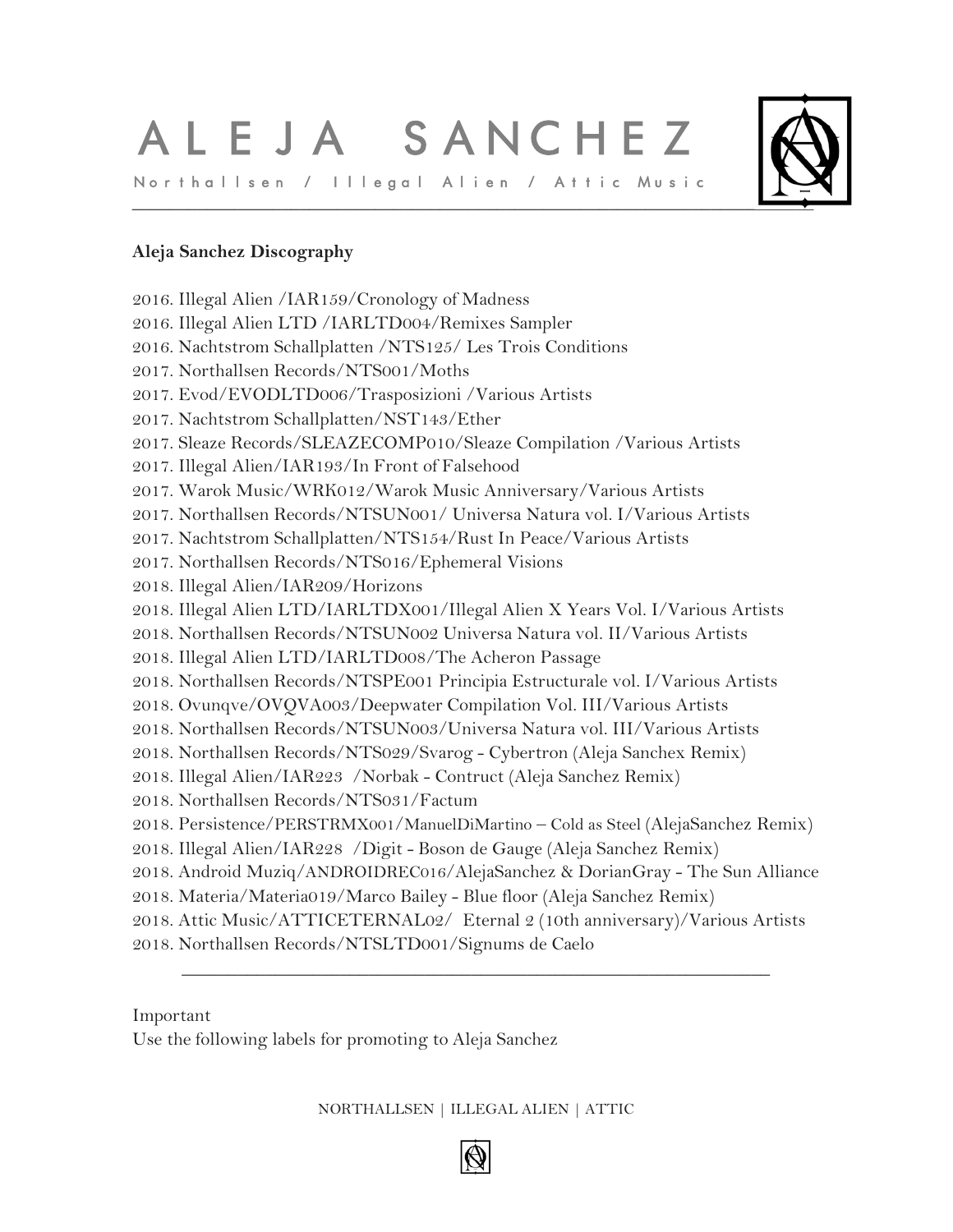## ALEJA SANCHEZ Northallsen / Illegal Alien / Attic Music



## **Interviews**

[Metropolitan](https://www.metropolitanmagazine.it/aleja-sanchez-posidonia/?fbclid=IwAR3O16NwwPR9vhAUZTwR1H84E2dGhnqeP_MQqbkCx5KFMQR4jiUlc6qgRyQ) Magazine Italy DJ [Mag](http://djmagla.com/aleja-sanchez-musica-situaciones/) LA Vice en [Español](https://noisey.vice.com/es/article/3k44dw/techno-bogota-aleja-sanchez)

#### **Podcasts**

[Munitum](https://soundcloud.com/user-40760635/munitum-080-aleja-sanchez) 080 [MATERIA](https://soundcloud.com/marco-bailey/materia-music-radio-show-043-with-aleja-sanchez) Music Radio Show 043 [Suburban](https://soundcloud.com/suburban-avenue/suburban-mix-123-aleja-sanchez) Avenue Podcast123 [Spectral](https://soundcloud.com/spectral-rebel/spectral-rebel-podcast-123-aleja-sanchez) Rebel123 [OECUS](https://soundcloud.com/oecusmusic/oecus-aleja-sanchez) 064 On the 5th [Day](https://soundcloud.com/onthe5thday/on-the-5th-day-podcast-033-aleja-sanchez) 033

### **Live Streaming**

Boiler Room [Medellin](https://www.youtube.com/watch?v=HKXGNS-cmV4) Techno [Experience](https://www.youtube.com/watch?v=Cw3tKxBO36U&t=6s) Live 035 Zulo Room x Aleja [Sanchez](https://www.youtube.com/watch?v=i2_SgoVJ0VE&t=1379s)



 $\mathcal{L}_\text{max}$  and  $\mathcal{L}_\text{max}$  and  $\mathcal{L}_\text{max}$  and  $\mathcal{L}_\text{max}$  and  $\mathcal{L}_\text{max}$